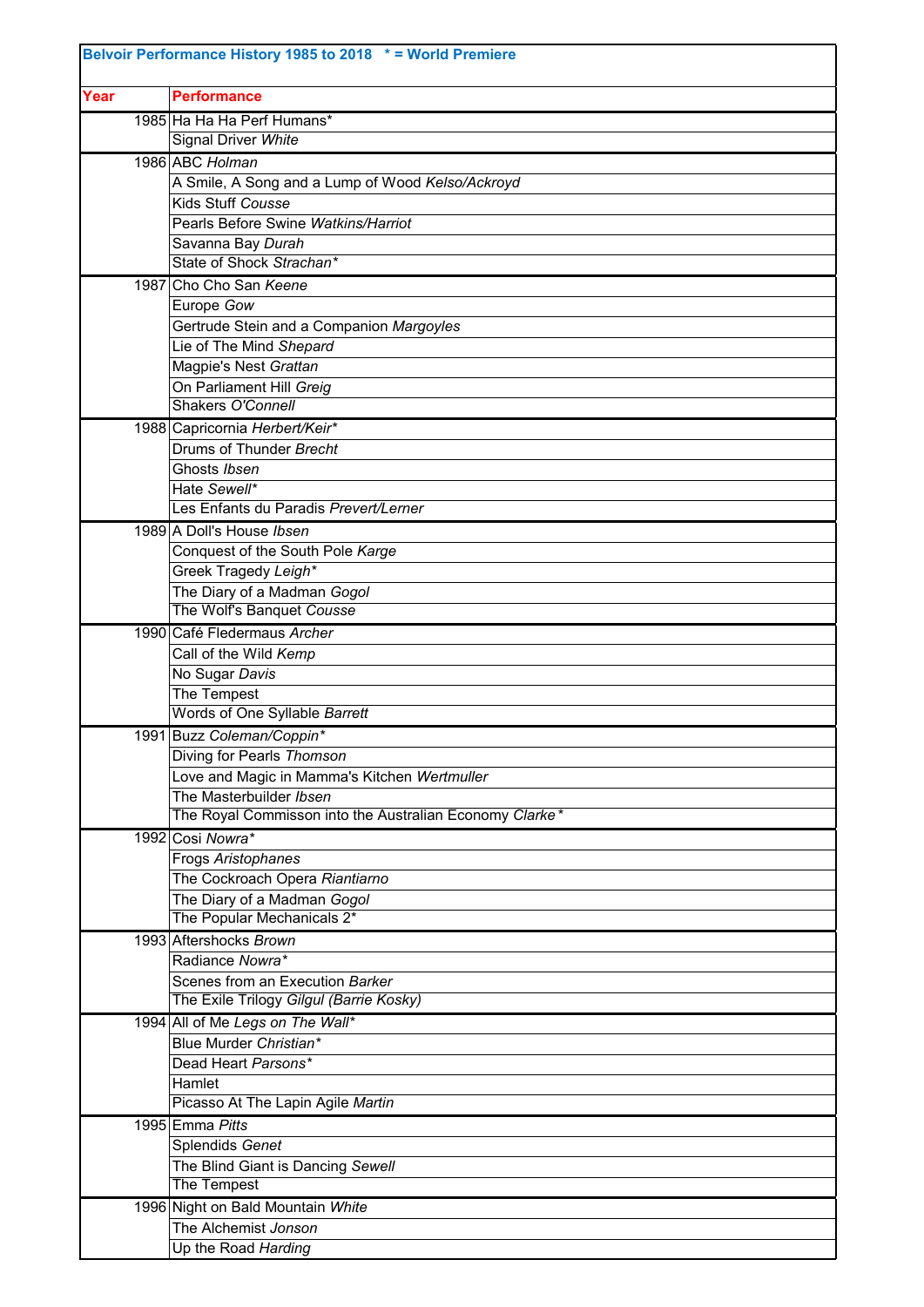| Year | <b>Performance</b>                                                                       |
|------|------------------------------------------------------------------------------------------|
|      | View from the Bridge Miller                                                              |
|      | Wasp Martin                                                                              |
|      | 1997 Black Mary Jansen*                                                                  |
|      | Lulu GW Pabst                                                                            |
|      | The Birthday Party Pinter                                                                |
|      | The Governer's Family Christian*                                                         |
|      | The Seagull Chekhov                                                                      |
|      | 1998 Cloudstreet Enright/Monjo*                                                          |
|      | Love Burns Nowra                                                                         |
|      | Judas Kiss Hare                                                                          |
|      | The Caucasian Chalk Circle Brecht                                                        |
|      | Trouble in Tahiti Bernstein                                                              |
|      | Under The Influence Legs on the Wall*<br>Welcome to Broome Mellick*                      |
|      |                                                                                          |
|      | 1999 As You Like It                                                                      |
|      | Box the Pony Purcell/Rankin                                                              |
|      | Burnt Piano Fleming*<br>Little Cherry Orchard Alexej Slapovskij                          |
|      | My Vicious Angel Evans                                                                   |
|      | The Small Poppies Holman                                                                 |
|      | 2000 Figaro Beaumarchais                                                                 |
|      | Stolen Harrison                                                                          |
|      | Suddenly Last Summer Williams                                                            |
|      | The Ham Funeral White                                                                    |
|      | The Unexpected Man Reza                                                                  |
|      | <b>Twelth Night</b>                                                                      |
|      | 2001 A Cheery Soul White                                                                 |
|      | Aliwa Winmar                                                                             |
|      | Cloudstreet Enright/Monjo                                                                |
|      | Emma's Nose Livingstone*                                                                 |
|      | Roulette Cortese                                                                         |
|      | The Laramie Project Tectonic                                                             |
|      | Ubu Jarry                                                                                |
|      | 2002 Buried Child Shepard                                                                |
|      | Loved in the Former Soviet Union Grieg                                                   |
|      | My Zinc Bed Hare                                                                         |
|      | Svetlana in Slingbacks Levkawicz                                                         |
|      | The Aunt's Story White                                                                   |
|      | The Cosmonaut's Last Message to the Woman He Once Loved in the Former Soviet Union Greig |
|      | The Dreamers Davis<br>Waiting for Godot Beckett                                          |
|      | 2003 Conversations with the Dead Frankland                                               |
|      | Macbeth                                                                                  |
|      | Run Rabbit Run Valentine*                                                                |
|      | The Lieutenant of Inishmore McDonagh                                                     |
|      | The Journeys of William Yang William Yang                                                |
|      | The Threepenny Opera Brecht                                                              |
|      | The Underpants Martin                                                                    |
|      | 2004 A Midsummer Night's Dream                                                           |
|      | Gulpilil Gulpilil/Cribb                                                                  |
|      | In Our Name Jamieson*                                                                    |
|      | Life Times Three:                                                                        |
|      | Little Black Bastard Tovey                                                               |
|      | Our Lady of Sligo Barry                                                                  |
|      | Page 8 Nowra/Page*                                                                       |
|      | The Spook Reeves*                                                                        |
|      | What the Butler Saw Orton                                                                |
|      | 2005 Black Medea Euripides (Enoch adapt)#                                                |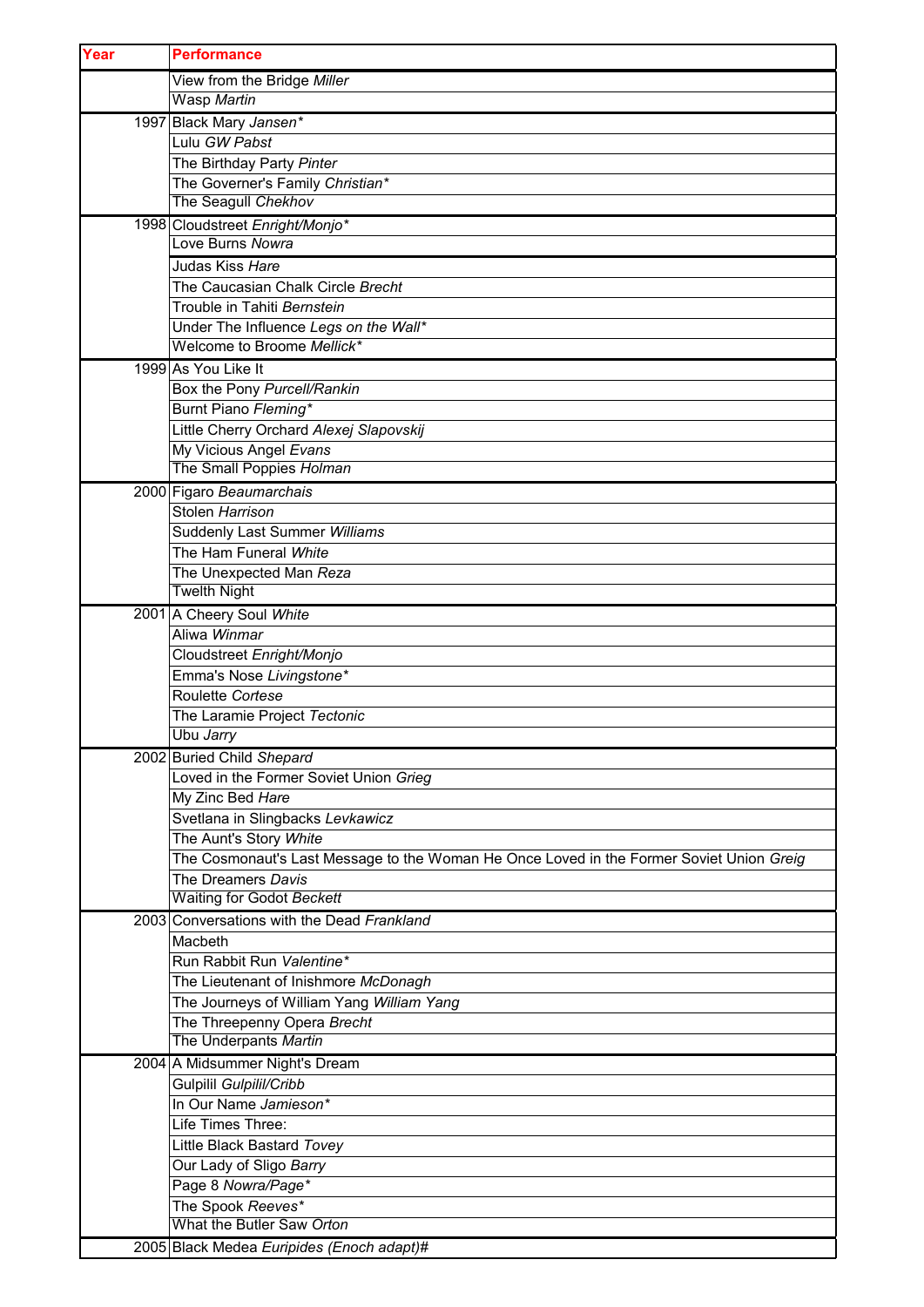| Year | <b>Performance</b>                                                                                     |
|------|--------------------------------------------------------------------------------------------------------|
|      | Ray's Tempest Rogers                                                                                   |
|      | Stuff Happens Hare                                                                                     |
|      | The Chairs lonesco                                                                                     |
|      | The Sapphires Briggs*                                                                                  |
|      | 2006 Capricornia Herbert/Nowra                                                                         |
|      | The Goat, or Who is Sylvia? Albee                                                                      |
|      | It Just Stopped Sewell*                                                                                |
|      | Keating! Bennetto                                                                                      |
|      | Peribanez de Vega                                                                                      |
|      | 2007 Exit the King lonesco                                                                             |
|      | Parramatta Girls Valentine*                                                                            |
|      | Paul Brenton                                                                                           |
|      | Ragged Blossom John/Clarke/MacLeod*                                                                    |
|      | Real Estate Bennetto*                                                                                  |
|      | Toy Symphony Gow*                                                                                      |
|      | The Adventures of Snugglepot & Cuddlepie and Little                                                    |
|      | The Gates of Egypt Sewell*                                                                             |
|      | Who's Afraid of Virginia Woolf? Albee                                                                  |
|      | 2008 Antigone Sophocles                                                                                |
|      | Ngapartji Ngapartji Rankin & Jamison                                                                   |
|      | Scorched Mouawad                                                                                       |
|      | The Pillowman McDonagh                                                                                 |
|      | The Seed Mulvany<br>Yibiyung Winmar*                                                                   |
|      |                                                                                                        |
|      | 2009 Baghdad Wedding Abdulrazzak<br>Gethsemane Hare                                                    |
|      | Happy Days Beckett                                                                                     |
|      | Ruben Guthrie Cowell                                                                                   |
|      | The Book of Everything Tulloch (adapted from book by Dutch author Kuijer)*                             |
|      | The Man from Mukinupin Hewett                                                                          |
|      | The Promise Arbuzov                                                                                    |
|      | 2010 Gwen in Purgatory Murphy*                                                                         |
|      | Love Me Tender Holloway*                                                                               |
|      | <b>Measure for Measure</b>                                                                             |
|      | Namatjira Rankin*                                                                                      |
|      | That Face Stenham                                                                                      |
|      | The Bougainville Photoplay Project Dwyer                                                               |
|      | The Diary of a Madman Gogol                                                                            |
|      | The End Beckett                                                                                        |
|      | The Power of Yes Hare                                                                                  |
|      | 2011 As You Like It                                                                                    |
|      | And They Called Him Mr Glamour Davies *                                                                |
|      | Cut Graham *                                                                                           |
|      | Human Interest Story (choreographed by Lucy Guerin)                                                    |
|      | Jack Charles v The Crown Charles & Romeril                                                             |
|      | Neighbourhood Watch Katz *                                                                             |
|      | Summer of the Seventeenth Doll Lawler                                                                  |
|      | The Business Gorky (new version - Gavin) *                                                             |
|      | The Dark Room Betzien                                                                                  |
|      | The Kiss Chekhov, Chopin, Goldsworthy & de Maupassant *<br>The Seagull Chekhov (new version - Andrews) |
|      | The Wild Duck Ibsen (new version - Stone with Ryan)*                                                   |
|      | Windmill Baby Milroy                                                                                   |
|      | 2012 Babyteeth Kalnejais*                                                                              |
|      | Beautiful One Day Bacon, Blackley, Doomadgee, Dwyer, Flack, Maza, Phegan, Reuben, Williams*            |
|      | Buried City Cortese*                                                                                   |
|      | Conversation Piece (choreographed by Lucy Guerin*)                                                     |
|      | Death of a Salesman Miller                                                                             |
|      | Don't Take Your Love to Town Flack & Purcell*                                                          |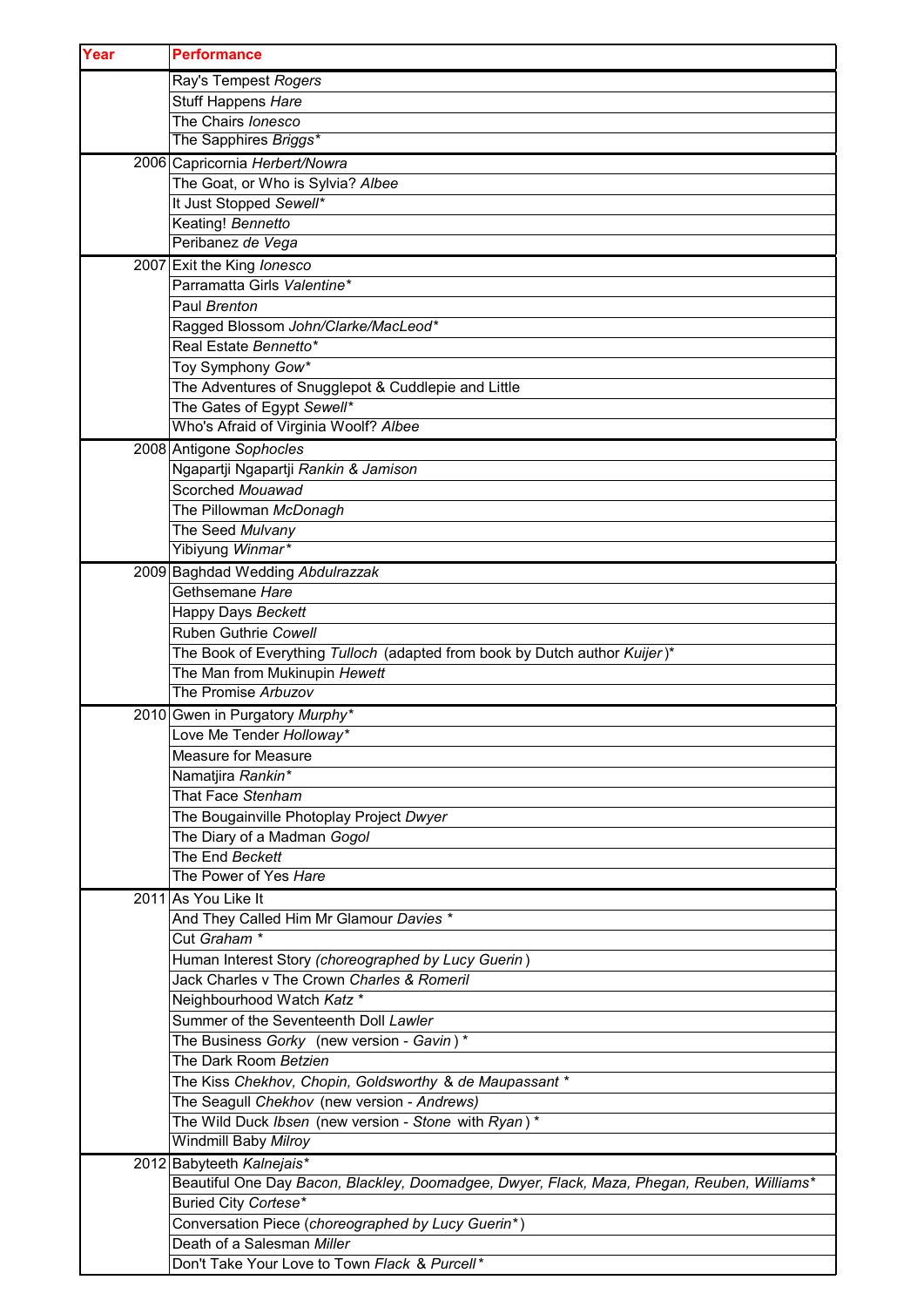| Year   | <b>Performance</b>                                             |
|--------|----------------------------------------------------------------|
|        | Every Breath Andrews*                                          |
|        | Food Rodgers*                                                  |
|        | I'm Your Man Oades*                                            |
|        | Medea Euripides (new version - Mulvany & Sarks*)               |
|        | Old Man Whittet*                                               |
|        | Private Lives Coward                                           |
|        | Strange Interlude O'Neill (new version - Stone*)               |
|        | Thyestes Seneca (new version - Henning, Ryan, Stone, Winter*)  |
|        | 2013 Angels in America Part One: Millennium Approaches Kushner |
|        | Angels in America Part Two: Perestroika Kushner                |
|        | Cat on a Hot Tin Roof Williams                                 |
|        | Coranderrk James & Nanni*                                      |
|        | Forget Me Not Holloway*                                        |
| Hamlet |                                                                |
|        | Miss Julie (new version - Stone)*                              |
|        | Persona Jacobs, Morrissey & Pettingill after Bergman           |
|        | Peter Pan (new version - Murphy)*                              |
|        | Small and Tired Brookman*                                      |
|        | Stories I Want to Tell You in Person Katz*                     |
|        | The Baulkham Hills African Ladies Troupe Horin*                |
|        | The Cake Man Merritt                                           |
|        | This Heaven Lui <sup>*</sup>                                   |
|        | 2014 20 Questions Enoch*                                       |
|        | A Christmas Carol (Dickens adapted by Hardie & Sarks)*         |
|        | Brothers Wreck Alberts*                                        |
|        | Cain and Abel Davis & Valente*                                 |
|        | Cinderella Whittet*                                            |
|        | Hedda Gabler (new version Jacobs)*                             |
|        | Is This Thing On? Coombs Marr*<br>Nora Brookman & Sarks*       |
|        | Oedipus Rex Jacobs*                                            |
|        | Oedipus Schmoedipus post*                                      |
|        | Once in Royal David's City Gow *                               |
|        | The Glass Menagerie Williams                                   |
|        | The Government Inspector Stone*                                |
|        | 2015 Blue Wizard Coyle*                                        |
|        | Elektra/ Orestes Albert & Sacks*                               |
|        | Ivanov (Checkhov adapted by Flack)                             |
|        | Kill the Messenger Lui*                                        |
|        | La Traviata Sisters Grimm (Flanders & Greene)                  |
|        | Mortido Betzien*                                               |
|        | Mother Courage and her Children Brecht                         |
|        | Radiance Nowra                                                 |
|        | Samson Lewis *                                                 |
|        | Seventeen Whittet *                                            |
|        | The Dog/ The Cat Cowell & Katz                                 |
|        | The Wizard of Oz (new version Jacobs)                          |
|        | 2016 Back at the Dojo Katz *                                   |
|        | Faith Healer Friel                                             |
|        | Girl Asleep Whittet                                            |
|        | Hannah Gadsby- Dogmatic Gadsby                                 |
|        | Jasper Jones Mulvany *                                         |
|        | Ruby's Wish Austin, Cappalletta & Turner                       |
|        | Title & Deed Eno                                               |
|        | The Blind Giant is Dancing Sewell                              |
|        | The Drover's Wife Purcell *                                    |
|        | The Events Grieg                                               |
|        | The Great Fire Brookman<br>The Tribe Ahmad & Muller            |